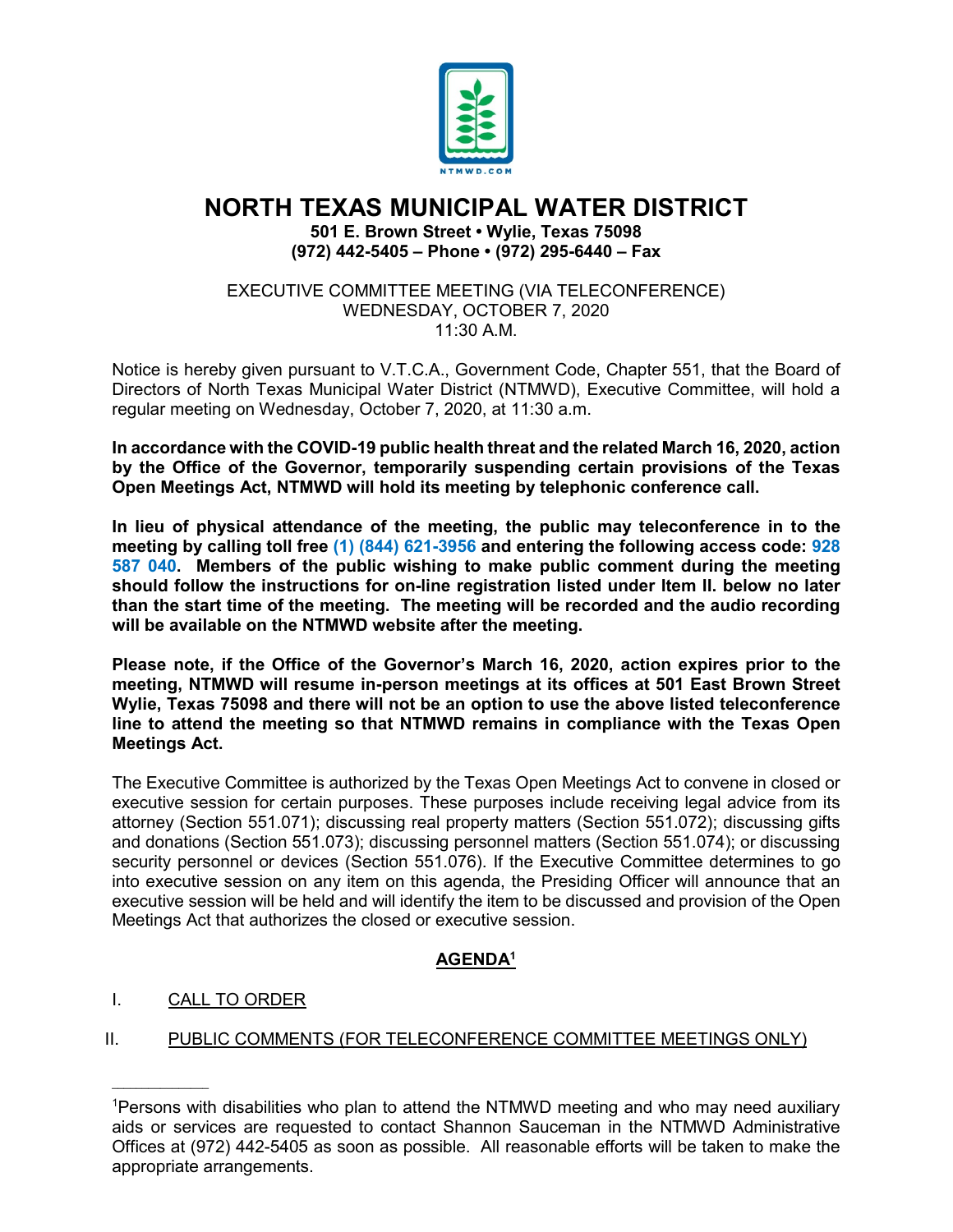INSTRUCTIONS FOR PUBLIC COMMENT ON-LINE REGISTRATION: Prior to the start of the Board meeting, members of the public wishing to provide public comment must submit via email to [PublicRelations.Info@ntmwd.com](mailto:PublicRelations.Info@ntmwd.com) their first and last name, organization, comment topic, mailing address and email address. During the public comment portion of the meeting, speakers will be recognized by name and asked to provide their comments. The time limit is five (5) minutes per speaker, not to exceed a total of thirty (30) minutes for all speakers. The Board may not discuss these items, but may respond with factual or policy information. Public comment is provided for committee meetings held by teleconference during the COVID-19 health threat to confirm the opportunity for two-way communication with the public during the meeting.

### III. ACTION ITEMS

- A. Consider approval of minutes of Executive Committee meeting September 9, 2020
- B. Discuss and possible action on Board Members requested potential future agenda items

### IV. DISCUSSION ITEMS

- A. Chairman/Interim Executive Director's Status Report concerning legislation and regulatory matters, budgets, current projects and ongoing programs of the District including the Regional Water System, Regional Wastewater System, Regional Solid Waste System, Watershed Protection, and Water Conservation
- B. Discuss status of Member City contract matters including:
	- 1. *Petitions of the Cities of Garland, Mesquite, Plano and Richardson Appealing Wholesale Water Rates Implemented by North Texas Municipal Water District,*  Docket Nos. 46662, 47863, 49043, and 50382 before the Public Utility Commission of Texas
	- 2. Update on settlement status
- C. Update on litigation involving North Texas Municipal Water District/advice from legal counsel, including:
	- 1. Justin A. Jinright, et al., v. NTMWD, Cause No. 429-02373-2016 pending in Collin County, Texas
- D. Review referral of agenda items to Board of Directors Committees
- E. Discuss NTMWD employee vacation accrual policy during COVID-19
- F. Discuss Board of Directors attendance at approved conferences during FY 20-21
- G. Agendas for October 2020 Board meeting and Committee meetings
	- 1. Finance Committee meeting
	- 2. Solid Waste Committee meeting
	- 3. Wastewater Committee meeting
	- 4. Water Committee meeting